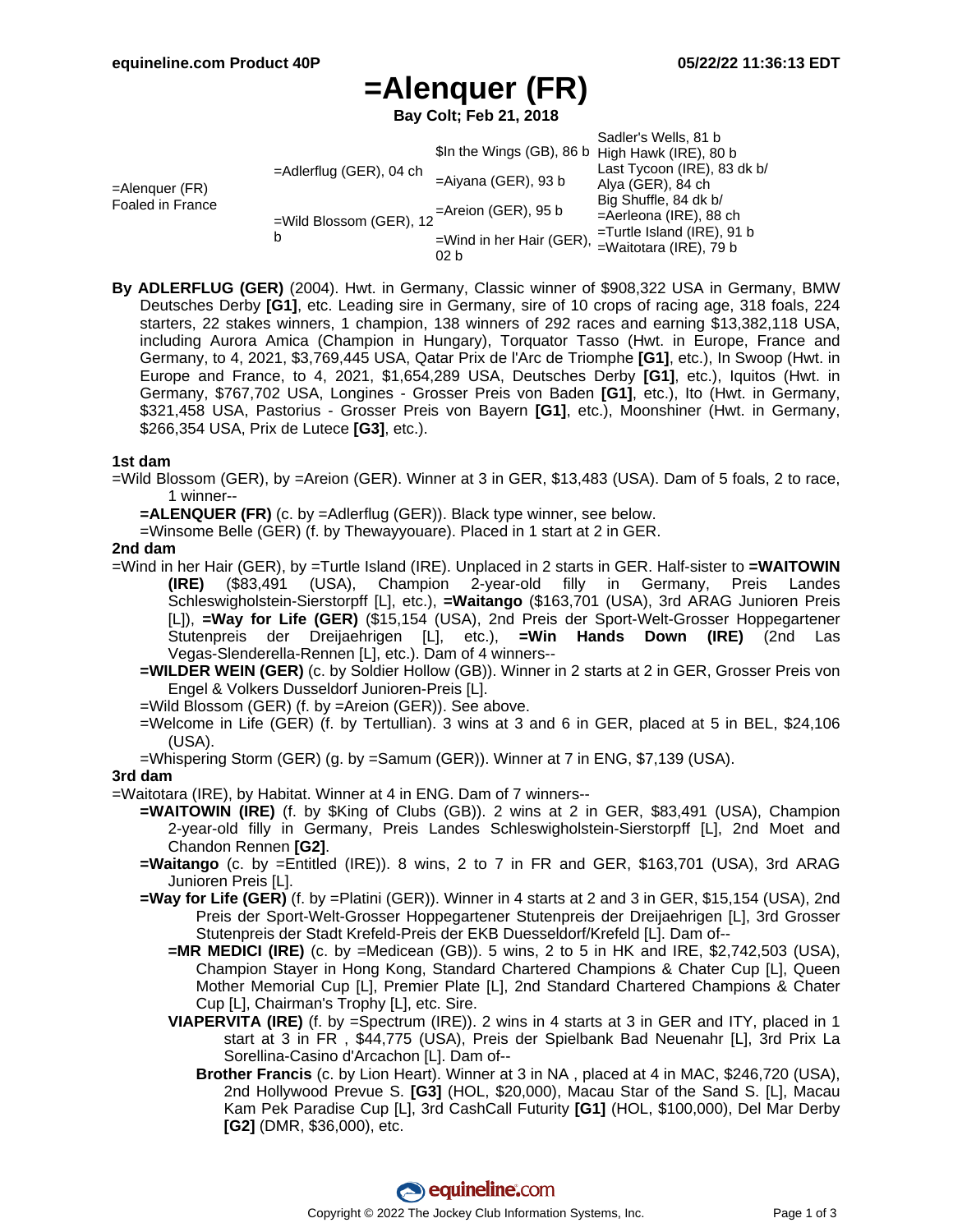## **=Alenquer (FR)**

**Bay Colt; Feb 21, 2018**

- **=Winning Time (IRE)** (f. by Night Shift). Winner at 2 in GER, \$22,939 (USA), 3rd Japan Racing Association Trophy [L]. Producer.
- **=Win Hands Down (IRE)** (f. by =Ela-Mana-Mou (IRE)). 2 wins at 3 in GER, 2nd Las Vegas-Slenderella-Rennen [L], 3rd Nereide-Rennen [L]. Dam of--
	- **=WILD ROMANCE (GER)** (f. by =Alkalde (GER)). 3 wins at 2 and 3 in GER, \$72,036 (USA), Hwt. filly at 2 on German Free Hand., Preis von Koln [L], 3rd Deutscher Buchmacher-Stutenpreis von Neuss **[G3]**, Stutenpreis der Berliner Bank [L]. Dam of--
		- **WIN FOR US (GER)** (f. by =Surumu (GER)). 2 wins at 3 in GER, placed, 3 to 5 in FR , ITY and NA , \$190,650 (USA), Hwt. at 3 on German Free Hand., 14 fur. & up, Hwt. filly at 3 on European Free Hand., 14 fur. & up, Grosser Preis des Casino Hohensyburg-115 Deutsches St. Leger **[G2]**, 2nd Long Island H. **[G2]**, Premio Legnano **[G3]**, 3rd Prix Minerve **[G3]**, Duesseldorfer Stutenpreis [L], etc. Dam of--
			- **=WIN FOR SURE (GER)** (g. by Stravinsky). 8 wins, 3 to 6 in GER, ITY, UAE and FR , \$369,171 (USA), Premio del Piazzale Memorial Enrico Camici [L], Excelsior Hotel Ernst-Meile [L], 2nd Premio Vittorio di Capua **[G1]**, 3rd Premio Carlo Vittadini **[G2]**, Grosse Europa Meile der Stall Asterblute GMBH und der Rower & Rub GMBH **[G2]**, etc.
			- **=WHY NOT (GER)** (g. by =Konigstiger (GER)). 3 wins in 3 starts at 3 and 4 in GER, \$65,263 (USA), Bavaria-Preis [L].
		- **WHITE ROSE (GER)** (f. by =Platini (GER)). Winner in 2 starts at 2 in FR , placed at 2 and 3 in GER, \$181,327 (USA), Hwt. filly at 2 on German Free Hand., Prix Miesque **[G3]**, 2nd Buchmacher Springer-Preis der Diana-145 Deutsches Stuten-Derby-German Oaks **[G1]**, Henkel-Rennen-83-German One Thousand Guineas **[G2]**, 3rd Preis der Winterkonigin **[G3]**. Dam of--
			- **=ELITE ARMY (GB)** (g. by =Authorized (IRE)). 4 wins, 2 to 5 in ENG, \$159,215 (USA), Carey Group Buckhounds S. [L].
			- **=PURE DIAMOND (GB)** (f. by Street Cry (IRE)). 3 wins at 2 and 3 in UAE and ENG, \$112,587 (USA), Skywards Meydan Classic [L].
			- **=PROMESSE DE L'AUBE (FR)** (f. by \$Galileo (IRE)). Winner at 3 and 4 in FR and GER, \$79,796 (USA), Grosser Canon-Preis [L].
			- **Champagnelifestyle (GB)** (f. by \$Montjeu (IRE)). Winner at 2 in ENG, placed at 4 in NA , \$35,741 (USA), 2nd Miss Liberty S. [L] (MTH, \$14,250), 3rd Weatherbys Bank Cheshire Oaks [L].
		- **=WILD SIDE (GER)** (f. by =Sternkoenig (IRE)). 4 wins in 7 starts at 3 in GER, \$84,774 (USA), EuropaChampionat **[G2]**, Grosser Stutenpreis der Stadt Krefeld-Preis der EKB Duesseldorf/Krefeld [L], 3rd Deutscher Herold-Preis **[G3]**. Dam of--
			- **=WILD COCO (GER)** (f. by Shirocco (GER)). 5 wins in 8 starts, 3 to 5 in ENG, placed in 1 start at 5 in FR , \$323,762 (USA), Hwt. older mare at 4 on English Free Hand., 14 fur. & up, Hwt. older mare at 5 on English Free Hand., 11 - 14 fur., DFS Park Hill S. **[G2]**, Blackrock Lillie Langtry S. **[G3]**, Ishares Lillie Langtry Fillies' S. **[G3]**, Newsells Park Stud Aphrodite S. [L], 2nd Qatar Prix Vermeille **[G1]**.
			- **=Wilddrossel (GER)** (f. by =Dalakhani (IRE)). Winner at 3 in GER, placed in 1 start at 4 in FR , \$59,220 (USA), Hwt. at 3 on German Free Hand., 14 fur. & up, 3rd Grosser Preis von DSW21-Deutsches St. Leger **[G3]**, Gerling-Preis **[G2]**, Grosser Preis von LOTTO Hamburg Hamburger Stuten-Preis **[G3]**, Grosser Preis von German Tote Herbst Stutenpreis **[G3]**, Hubertus-Liebrecht-Gedachtnispreis **[G3]**, etc.
			- **=WELTMACHT (GB)** (f. by Mount Nelson (GB)). 7 wins, 3 to 5 in GER, \$93,786 (USA), Preis der Fritz Henkel Stiftung Trophy [L], Preis vom Gestut Rottgen Hamburger Stuten-Cup [L], Wackenhut Mercedes Benz Steherpreis [L], 2nd Diana Trial **[G2]**, 3rd Grosser Preis der VGH Versicherungen [L].
			- **=Wild Silva (GB)** (f. by Silvano (GER)). 2 wins at 3 in GER, \$20,612 (USA), 3rd Preis der Baden-Badener Hotellerie & Gastronomie [L].
		- =Wild Queen (GER) (f. by =Sternkoenig (IRE)). 2 wins at 3 in GER, \$12,454 (USA). Dam of--
			- **=WILD KING (GER)** (c. by =Samum (GER)). 2 wins at 3 in SPA, \$92,256 (USA), Champion 3-year-old colt in Spain, Copa De Oro De San Sebastian [L].
			- **=PATH WIND (FR)** (f. by Anabaa). 4 wins at 3 and 4 in GER and FR , placed in 1 start at 4 in ITY, \$128,012 (USA), Hanshin-Cup [L], 2nd Premio Lydia Tesio Longines **[G1]**,